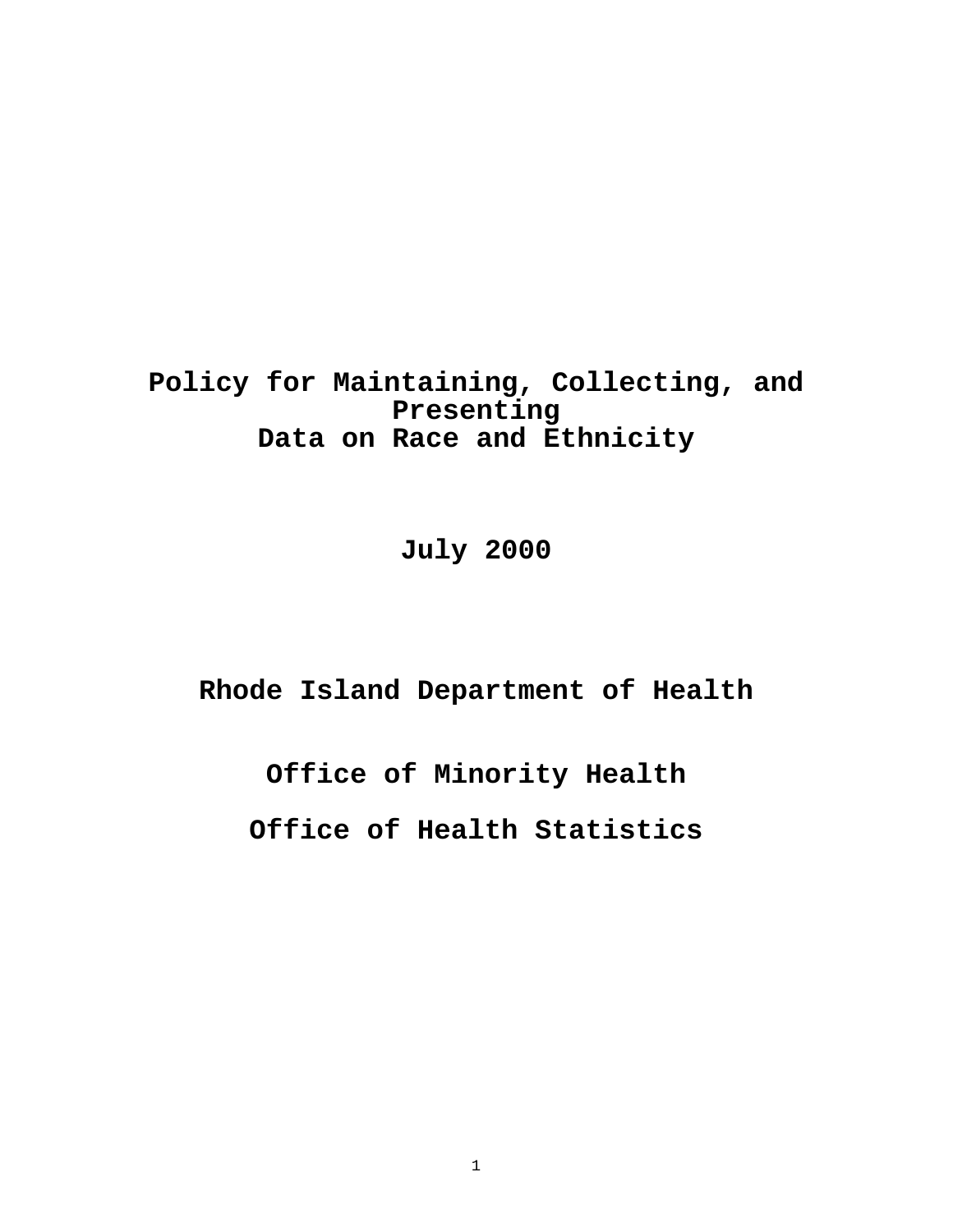# **Policy for Maintaining, Collecting, and Presenting Data on Race and Ethnicity**

# **Rhode Island Department of Health July 2000**

# **I. Policy Goals and Rationale**

The mission of the Rhode Island Department of Health (HEALTH) is to protect and promote the health of the population and to prevent disease through lifestyle change, environmental protection, and health services delivery. Consistent, reliable racial and ethnic data are needed to fulfill the mission of HEALTH in terms of the development and implementation of effective prevention, treatment and other needed health programs, policies, and services. Collecting racial and ethnic data is important for the purposes of research, public health surveillance, program administration, and civil rights enforcement. In the analysis of such data, we can:

- Monitor trends of existing and emerging diseases among population groups;
- Monitor and track health status among population groups;
- Assess progress in improving health among all population groups;
- Assure nondiscriminatory health care access and treatment;
- Identify issues surrounding access to care and discrimination; and
- Track the extent to which members of minority groups are beneficiaries of and participants in Federally assisted programs.

The implementation of this policy will help satisfy the public's need for consistent and relevant racial and ethnic health data. This policy sets forth standards that will be useful in Rhode Island and also be sufficient for use in federal reporting. The guidelines range from instructions for minimum reporting to very detailed reporting and are formatted in sets that can be collapsed back into minimum set for use in federal reporting. Further, this policy establishes a framework for assessing the following outcomes relating to race and ethnicity data:

- ensure that data on race and ethnicity are collected in all health systems obtaining information relevant to public health outcomes;
- ensure that such data are collected and reported in a standardized manner; and
- address the various major health data omissions identified for select population groups.

# **II. Background and Methodology**

The first policy guide for the collection of racial and ethnic data in Rhode Island was developed in 1988. This guide was developed in response to the lack of reliable minority health data needed to assess minority health status and to monitor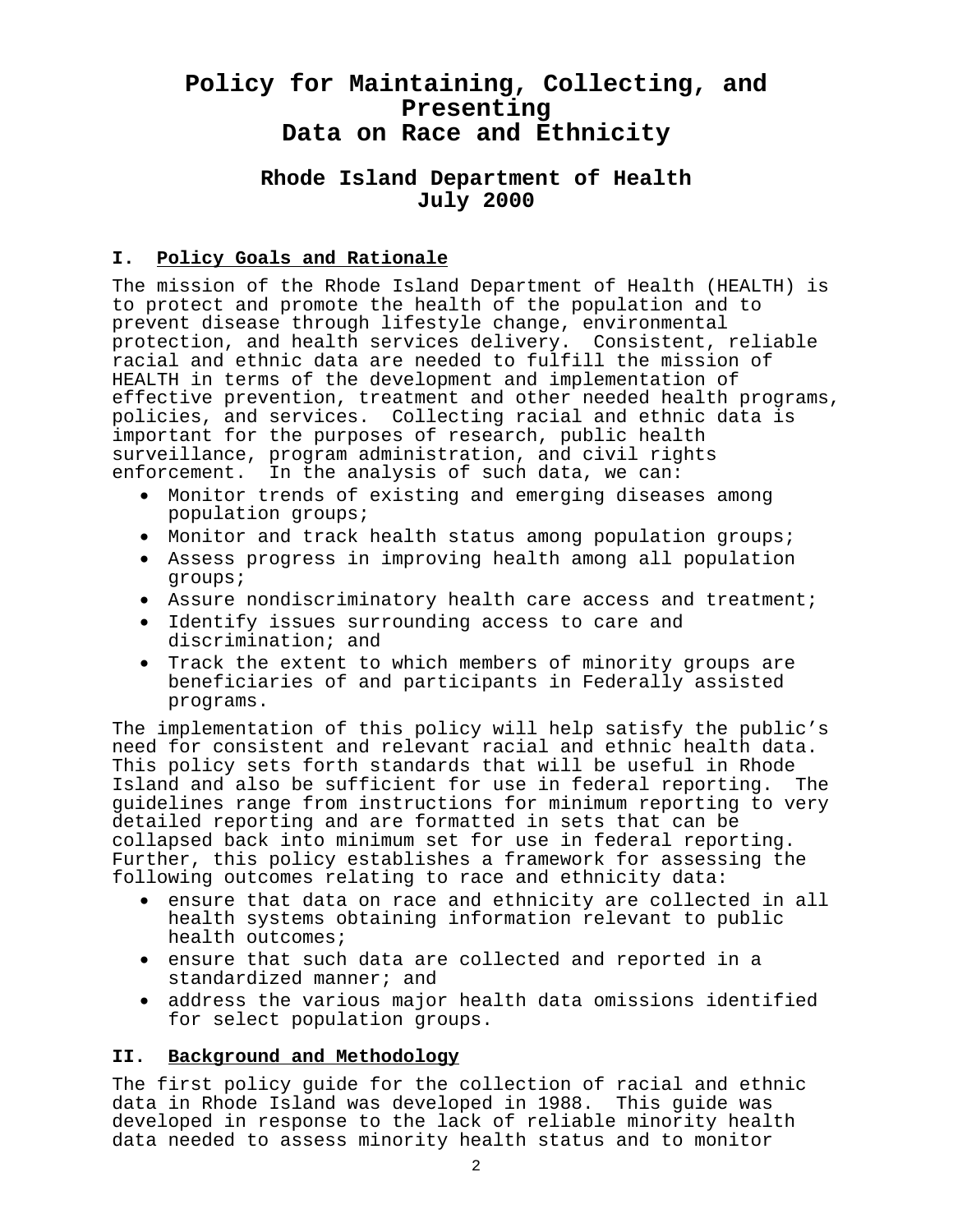access and availability of care to minorities statewide. The purpose of the guide was to provide state agencies with guidelines for collecting data on racial and ethnic minorities in a uniform and standardized fashion. The original policy guide relied on guidance from the federal Office of Management and Budget's Statistical Directive 15 (commonly referred to as OMB Directive 15), which provided a set of minimum categories to be used for racial and ethnic data collection consistent with federal reporting requirements.

At a 1998 retreat of the Minority Health Advisory Committee, updating the policy guide to reflect Rhode Island's increasingly diverse population was identified as a priority. This guide would provide a common language for uniformity and comparability in collection and use of data on race and ethnicity. The following winter, work on a new guide began. A work-plan was developed by the Offices of Minority Health and Health Statistics that would provide a framework for the development of the policy. This work plan included four phases that would result in a new policy, with a target completion date of the fall of 1999.

#### Phase One: Formation of Workgroups

Two workgroups assisted in the creation of the policy: The Minority Health Advisory Committee (MHAC) Data Subcommittee and the Rhode Island Department of Health (HEALTH) Internal Data Policy Development Committee. The MHAC Data Subcommittee was a group comprised of members with a special interest in data, and the HEALTH Internal Data Policy Development Committee consisted of HEALTH staff who were responsible for collecting data and maintaining data bases. Both groups met on a monthly basis to review progress on the development of the guide and to provide feedback and input as components of the guide were completed.

#### Phase Two: Review Policies of Other Data Collectors

Three surveys were performed to determine how racial and ethnic data were collected around the state and within HEALTH and to assess the strengths and weaknesses of the current policy guide. The surveys went to:

- 1. State agencies including the Department of Environmental Management; the Department of Education; the Rhode Island State Police; the Department of Elderly Affairs; the Department of Mental Health, Retardation and Hospitals; the Department of Children, Youth and Families; the Department of Labor and Training; the Department of Human Services; the Department of Judicial Systems and Sciences; the State Attorney General's Office; and the University of Rhode Island.
- 2. Data collectors and database owners within HEALTH.
- 3. Members of the Minority Health Advisory Committee.

Finally, we reviewed the policies of other organizations. Those policies included: the U.S Department of Health and Human Services, the Centers for Disease Control and Prevention, the National Institute of Health, and the California Department of Public Health (the only other state health agency identified as having such a policy).

Phase Three: Determination of Variables to be Included in Policy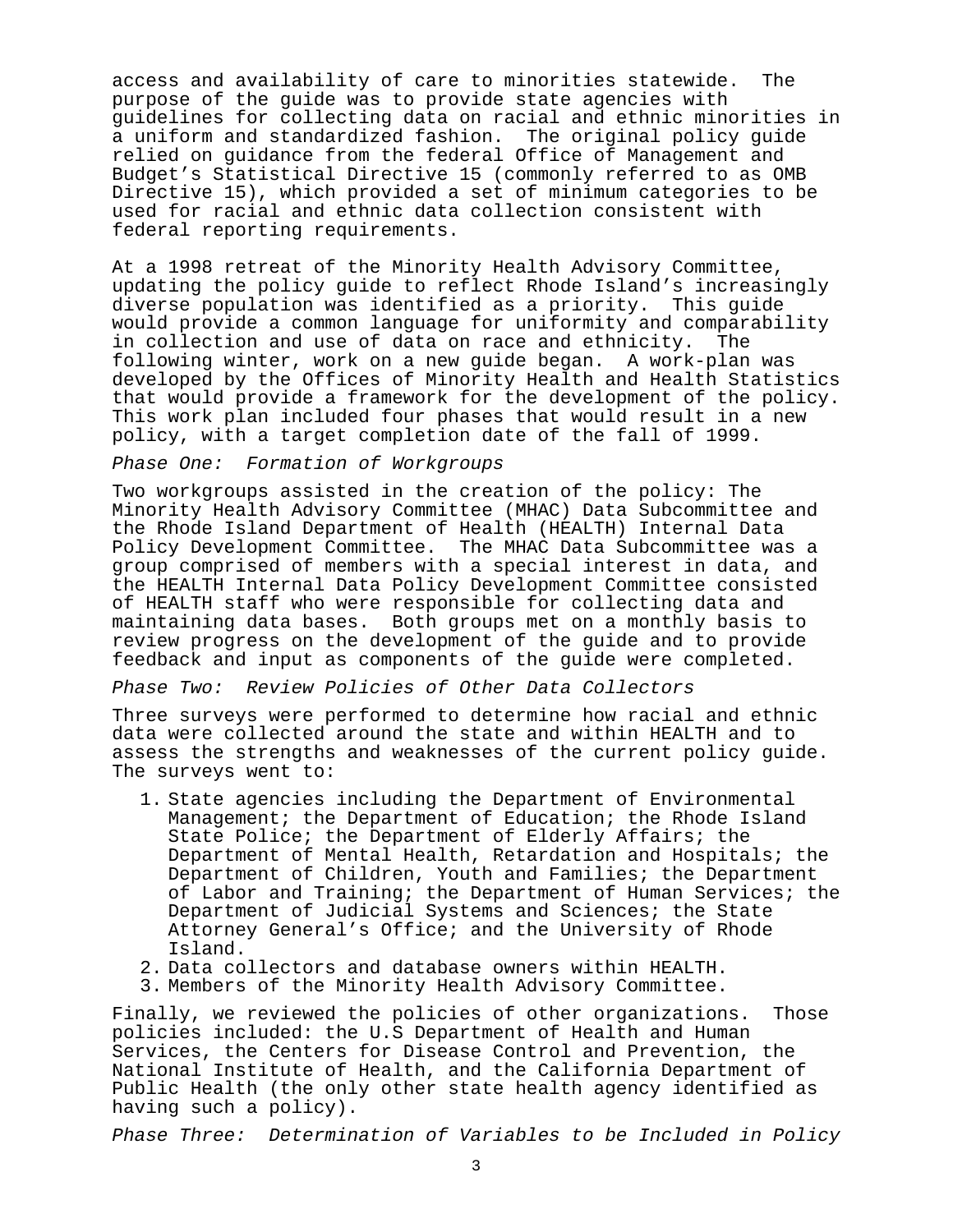The updated guide includes a suggested format for the collection of data items that go beyond the minimum standard set forth by OMB Directive 15. These are items that focus on racial and ethnic subgroups and related variables such as income, family size, and language spoken at home. In the determination of which variables to include, questionnaires were given to members of the two work groups, as well as the MHAC, asking respondents to rank selected variables on a scale of one to four in the areas of usefulness and ease of collection. The most requested variables were then included in the policy.

Phase Four: Submission of Policy for Internal and External Review

The final phase was to submit the policy for internal and external review. At this point, the policy was reviewed by HEALTH's Executive Committee, the Minority Health Advisory Committee, and HEALTH's Internal Data Policy Development Group for comment.

#### **III. The Policy**

This policy is applicable to all HEALTH programs and to all research, survey, surveillance and service activities funded, sponsored in whole or in part, and/or regulated by HEALTH with the exception of those described in section IV. The policy is as follows:

- **Inclusion of Race and Ethnicity-** Data on race and ethnicity of individuals will be included in all data collection and reporting activities covered by this policy.
- **Self-Identification-** Self- identification is the standard method for collection of data on race and ethnicity in all databases except for those exempted in Section IV (Policy Exceptions) below. Deviations from this standard will be acceptable only in cases where the use of self- identification is not possible or, where possible, is not feasible because it places an undue burden on the organization or the person responsible for collecting and/or reporting the data. Examples of persons for whom self-identification is not feasible include household surveys employing proxy respondents and medical care data reported from providers having no patient contact, e.g. laboratories. In such cases, the collection of race and ethnicity will be accomplished through the most accurate method that is both possible and feasible, such as identification by a parent or other family member. Identification by observation on the part of the data collector (e.g., medical provider, funeral director, etc.) is the least acceptable method of data collection and should be employed only when it is the sole method that is both possible and feasible. HEALTH staff will assist data managers in determining the most appropriate data collection methods for their databases and will support the rapid transition to those methods.
- **Minimum Standard of Racial and Ethnic Categories-** Race and ethnicity data will be collected in accordance with federal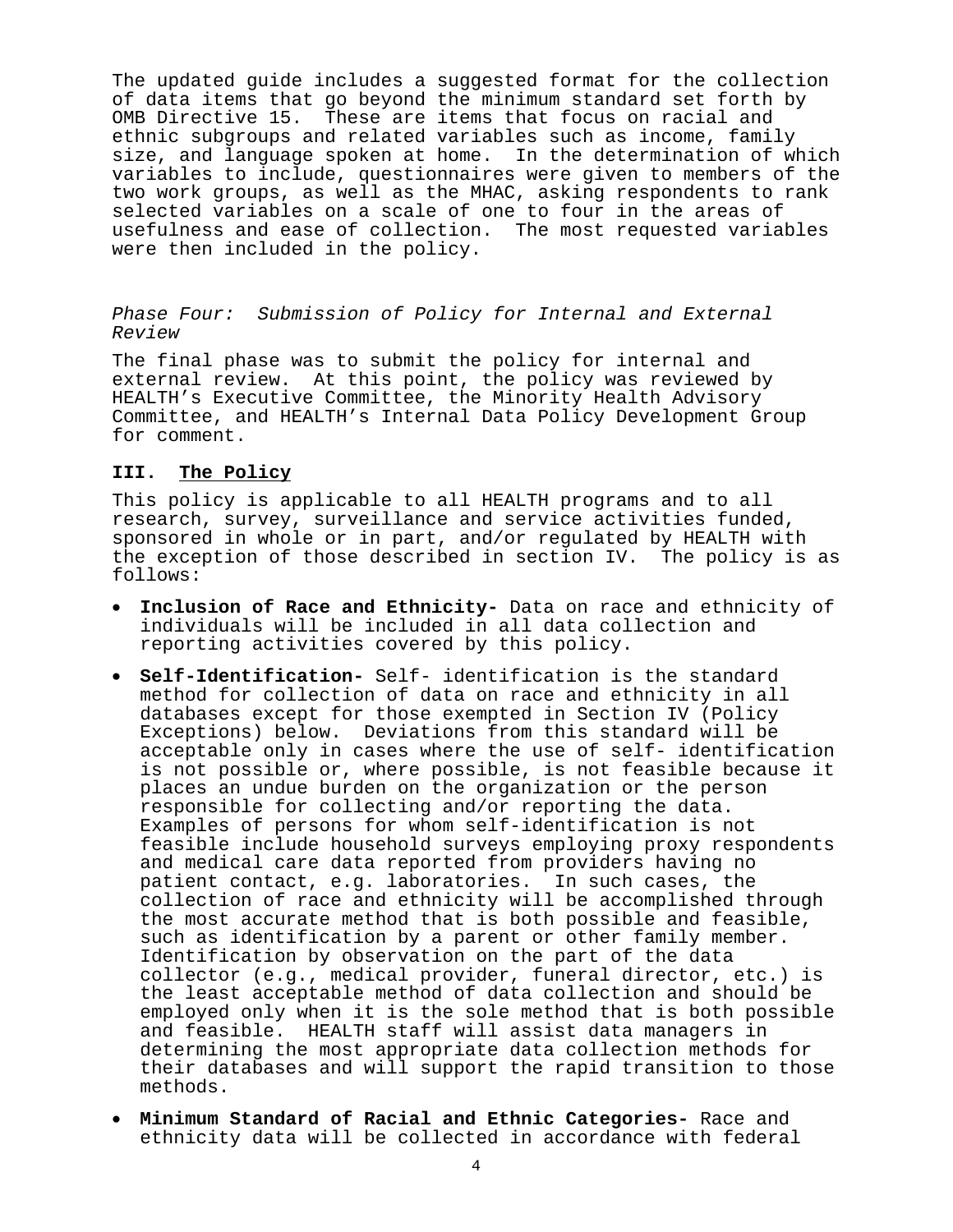policy as revised in 1997 by the Office of Management and Budget, to be effective January 1, 2000, and to be implemented no later than January 1, 2003, and any subsequent revisions. This document can be found in its entirety at: www.whitehouse.gov/WH/EOP/OMB/html/misc-doc.htm

The minimum standard categories for racial and ethnic data collection are as follows:

## **Ethnic Categories:**

- **Hispanic or Latino.** A person of Cuban, Mexican, Puerto Rican, South or Central American, or other Spanish culture or origin, regardless of race. The term, " Spanish origin," can be used in addition to " Hispanic or Latino."
- **Not Hispanic or Latino.** A person who is not of Hispanic origin.

# **Racial Categories:**

- **American Indian or Alaska Native**. A person having origins in any of the original peoples of North and South America (including Central America), and who maintains tribal affiliation or community attachment.
- **Asian**. A person having origins in any of the original peoples of the Far East, Southeast Asia, or the Indian subcontinent including, for example, Cambodia, China, India, Japan, Korea, Malaysia, Pakistan, the Philippine Islands, Thailand and Vietnam.
- **Black or African American**. A person having origins in any of the black racial groups of Africa. Terms such as " Haitian" or " Negro" can be used in addition to " Black or African American."
- **Native Hawaiian or Other Pacific Islander**. A person having origins in any of the original peoples of Hawaii, Guam, Samoa or other Pacific Islands.
- White. A person having origins in any of the original peoples of Europe, the Middle East, or North Africa.

**Notes:** 1.) The ethnicity question is always placed first or asked first. 2.) There is no " other race" category; however, such a category may be added if doing so results in improved data collection overall. 3.) It is required that individuals are given the option to select more than one race. This can be accomplished by including " mark one or more" in the instructions.

# **A. Data Collection Activities Covered by This Policy**

This policy applies to the following types of data collection systems:

- All HEALTH data collection systems.
- All research, survey and surveillance activities funded by, sponsored in whole or in part by or regulated by HEALTH
- All service activities that are funded or sponsored in whole or in part by HEALTH.
- All applications, grants, and contract proposals submitted to HEALTH.
- All data submitted by regulated entities
- **B. Data Collection Formats**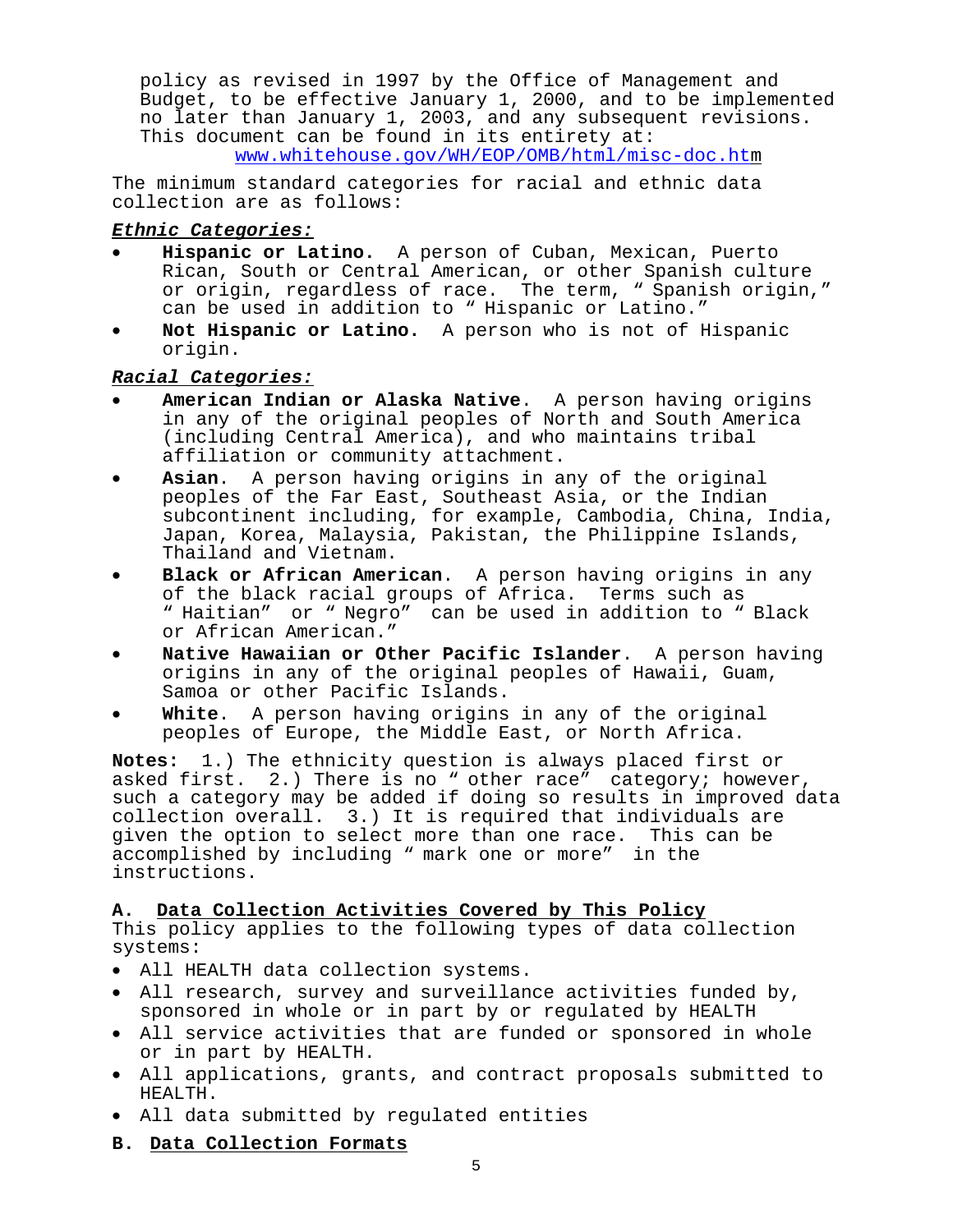The recommended format for collecting racial and ethnic data is as follows:

- Ethnicity: u Hispanic or Latino **Q** Not Hispanic or Latino Race: Mark one or more ! American Indian or Alaska Native ! Asian
- a Black or African American
- ! Native Hawaiian or Other Pacific Islander
- ! White

#### **C. Use of the Standards for Record Keeping and Reporting**

The minimum standard categories shall be used for reporting as follows:

- **1) Data Reporting:** These standards shall be used for all statistical data collection that includes data on race and/or ethnicity, except when the collection involves a sample size such that data for small groups would be unreliable, or when the collection effort focuses on a specific racial or ethnic group.
- **2) General program administrative and grant reporting:** These standards shall be used for all HEALTH administrative reporting or record keeping requirements.
- **3) Civil rights and other compliance reporting:** These standards shall be used for civil rights and other compliance reporting. In all uses of health data for racial and ethnic groups, including those listed above, data shall be reported in a manner that is sensitive to the causes and antecedents of the health disparities experienced by minority populations. In no case shall such data be reported as to discriminate or stigmatize unfairly any population group because of its health status or patterns of behavior.

#### **D. Presentation of Data on Race and Ethnicity**

**1)** Presenting **Race and Ethnicity by the Standard Categories** Displays of statistical, administrative and compliance data on race and ethnicity shall use the categories as described in this policy guide.

#### **2) Presenting Multiple Race Data**

It is strongly recommended that the combinations of multiple race responses (see Appendix B) be reported using the following methods:

- a) One method is to provide separate totals for those reporting in the most common multiple race combinations and to collapse the data for other less frequently reported combinations. The specifics of the collapsed distributions would be dependent on the results of particular data collections.
- b) A second method is to report the total selecting each particular race, whether alone or in combination with other races. These totals would represent upper bounds on the size of populations who identified with each of the racial categories. In some cases, this latter method could be used for comparing data collected under the old standards with data collected under the new standards.
- **IV. Policy Exceptions**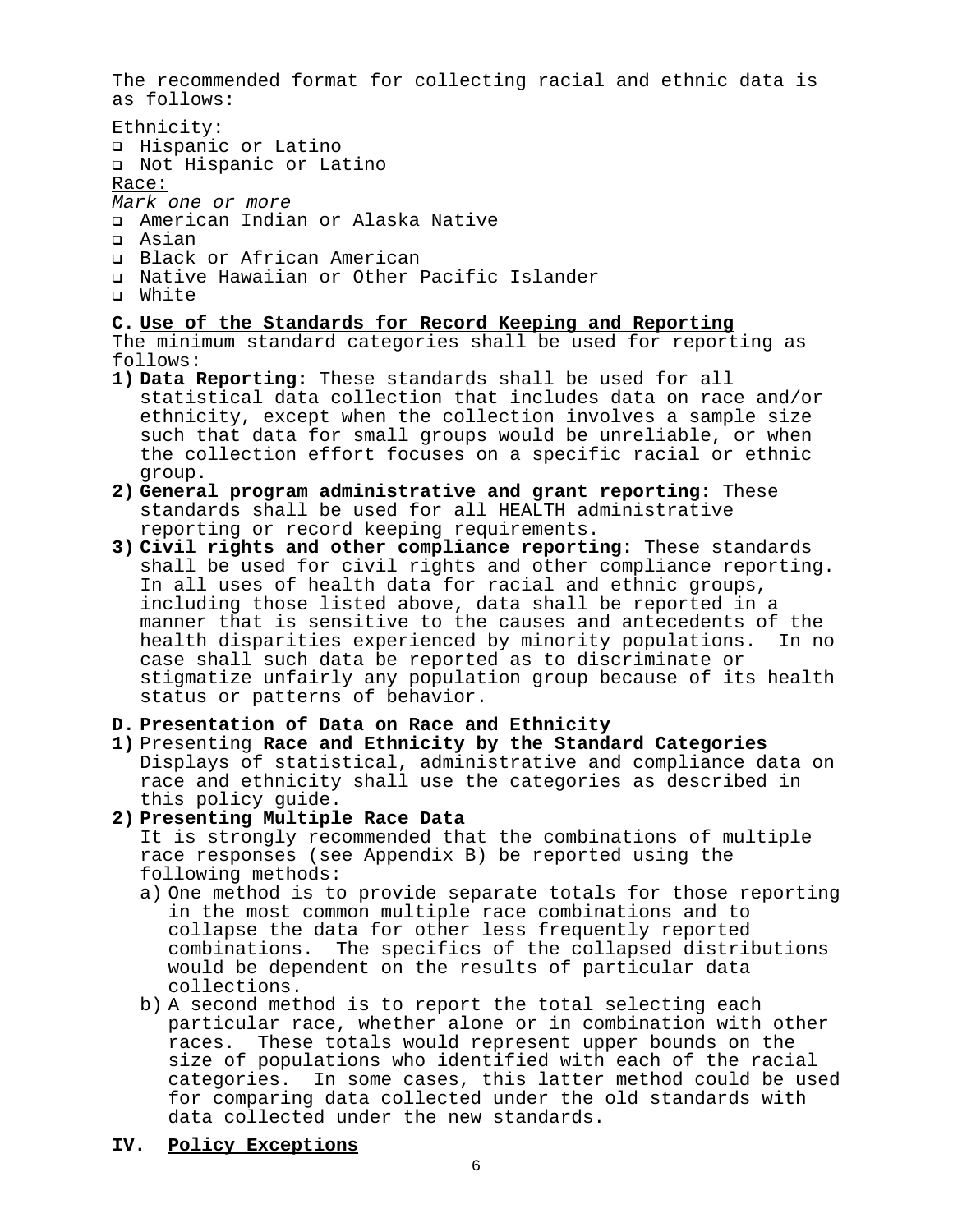Exemptions to this inclusion policy for data collection on race and ethnicity are as follows:

- 1) Research, survey, surveillance, and service directed to one or a limited number of minority racial or ethnic groups are not required to include all minimum standard categories specified in the revised federal directive but are encouraged to collect and report data on the subgroups within their targeted minority groups.
- 2) A services program may be exempted from the minimum standard categories for civil rights compliance reporting when the program is directed by Federal law to one or a limited number of minority racial or ethnic groups and would include data on only the minority groups or sub-groups to which the program was directed.
- 3) When data on particular racial and ethnic groups are considered statistically unreliable, then such racial and ethnic groups should not be reported separately unless accompanied by the appropriate caveats.
- 4) When the use of detailed racial and ethnic categories in the reporting and presentation of data involves sufficiently small numbers of individuals to pose a risk to the confidentiality of protected information, the requirement for protecting confidentiality will take precedence over the terms of this policy.
- 5) The HEALTH Director or a designee may grant special exemptions on a case by case basis.

#### **V. Racial and Ethnic Data Collection Enhancement Options**

#### **A. Expanded Set**

The expanded set is similar to the minimum set, but it provides categories for use when breaking out subgroups for various populations. While programs are not required to collect expanded set data, both the revised federal directive and HEALTH's data policy guide allow for the collection of these data, in order to better assess and document the health needs of subgroups. Programs may choose the combination of groups that best reflect their needs. These categories must be collapsed into the minimum categories for federal reporting.

### **Ethnicity Categories**

Hispanic or Latino Dominican Mexican Guatemalan Colombian Other Hispanic or Latino Not Hispanic or Latino

# **Race Categories**

Asian

| Chinese     | Cambodian  | Laotian  |
|-------------|------------|----------|
| Hmong       | Vietnamese | Filipino |
| Other Asian | Indian     |          |

Black or African American American Black or African American African Ethiopian Ghanaian Nigerian Other African (specify)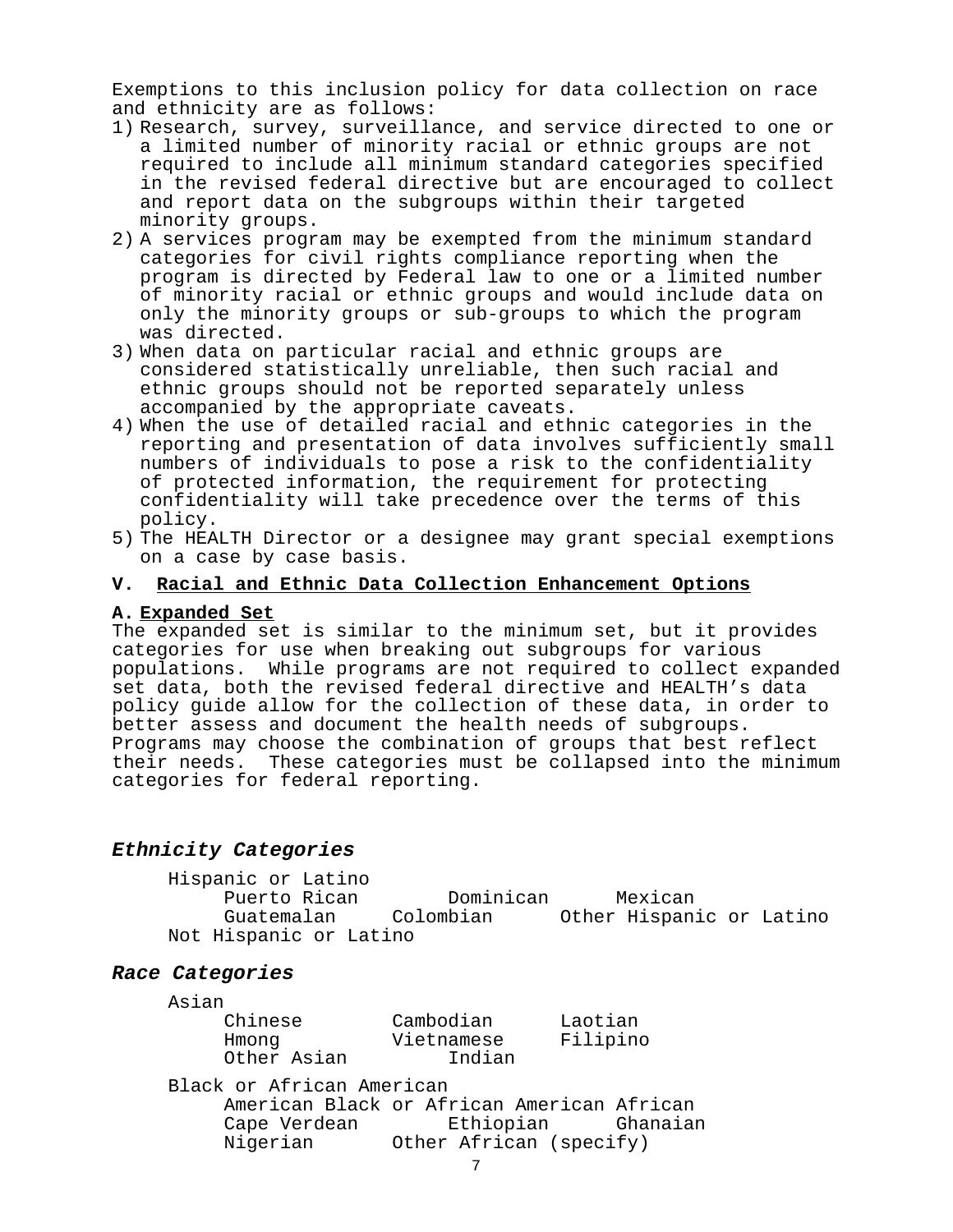West Indian Maitian Native Hawaiian or Other Pacific Islander Native HawaiianGuamanian

### **VII. Timeline and Effective Date**

Timeline:

| • Approval of HEALTH Executive Committee |  |                      | November 1999 |
|------------------------------------------|--|----------------------|---------------|
| • Public Comment Meeting                 |  | May 8, 2000, 4:00 PM |               |
| • Submission of Written Comments         |  | Ends May 24, 2000    |               |
| • Final Approval                         |  | July 2000            |               |
| • Effective Date                         |  | July 1, 2000         |               |
| • Implementation                         |  | By January 1, 2003   |               |
|                                          |  |                      |               |

#### **VII. References**

Tabulation Working Group Interagency Committee for the Review of Standards for Data on Race and Ethnicity. Draft Provisional Guidance on the Implementation of the 1007 Standards for Federal Data on Race and Ethnicity. (1999)

Rhode Island Department of Health and Urban League of Rhode Island. Collection of Minority Health Statistics in Rhode Island: Policy Guide. (1989)

U.S. Office of Management and Budget. Statistical Directive No. 15: Race and Ethnic Standards for Federal Statistics and Administrative Reporting. (1977)

U.S Department of Health and Human Services. Policy Statement on the Inclusion of Race and Ethnicity in DHHS Data Collection Activities. (1997)

Office of Management and Budget. Standards for Maintaining, Collecting, and Presenting Federal Data on Race and Ethnicity. (1997)

University of California, San Francisco Family Health Outcomes Project. Guidelines on Race/Ethnicity Data Collection, Coding and Reporting. (1998)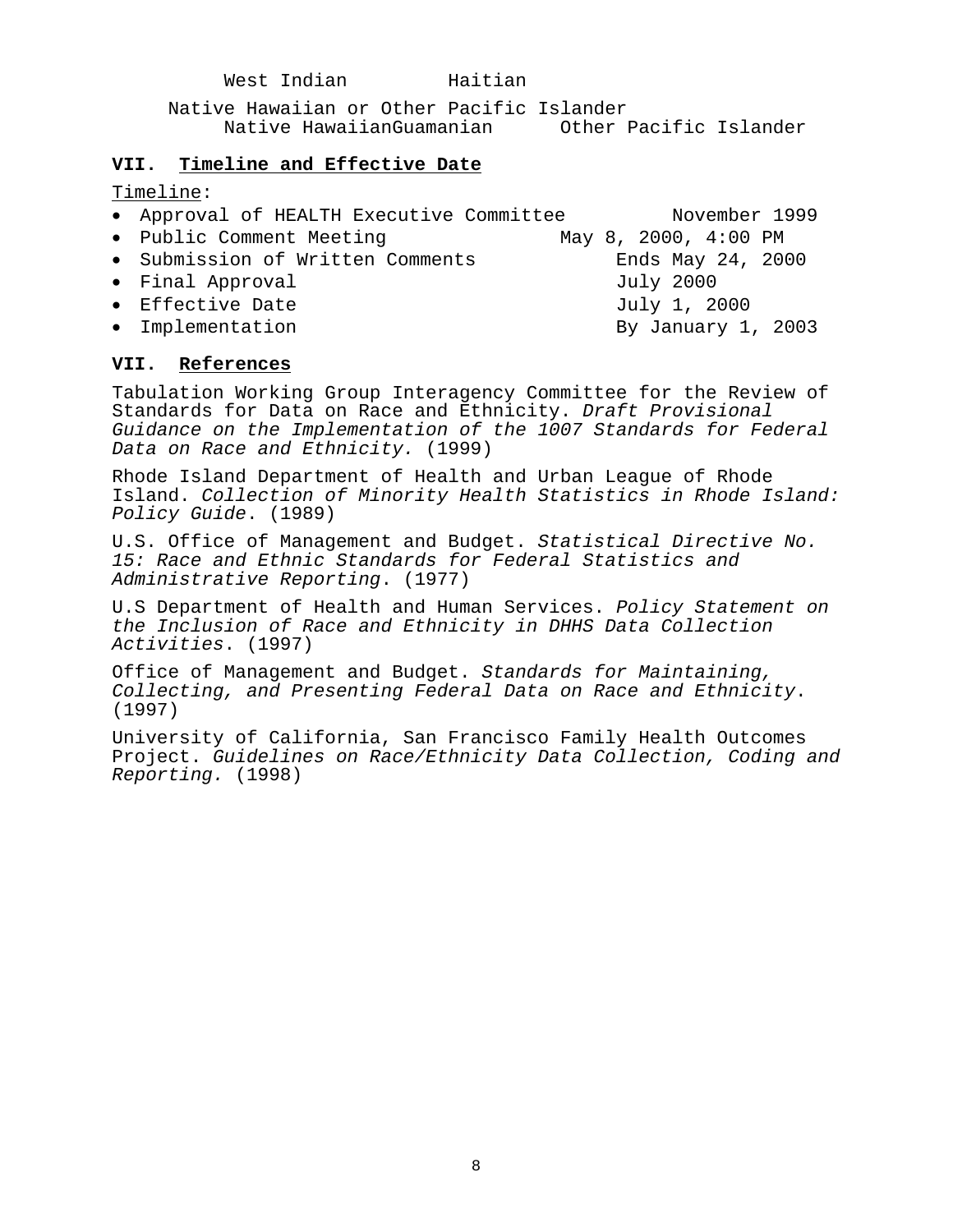# Appendices

Appendix A: Comparison Table - Revisions to Race/Ethnicity Categories in OMB Directive 15

Appendix B: Sample Form for Multiple Race Reporting

Appendix C: Standardized Form for Collecting Race and Ethnicity Data

- Appendix D: Other Related Variables
- Appendix E: Bridging
- Appendix F: Contributors to the Policy Guide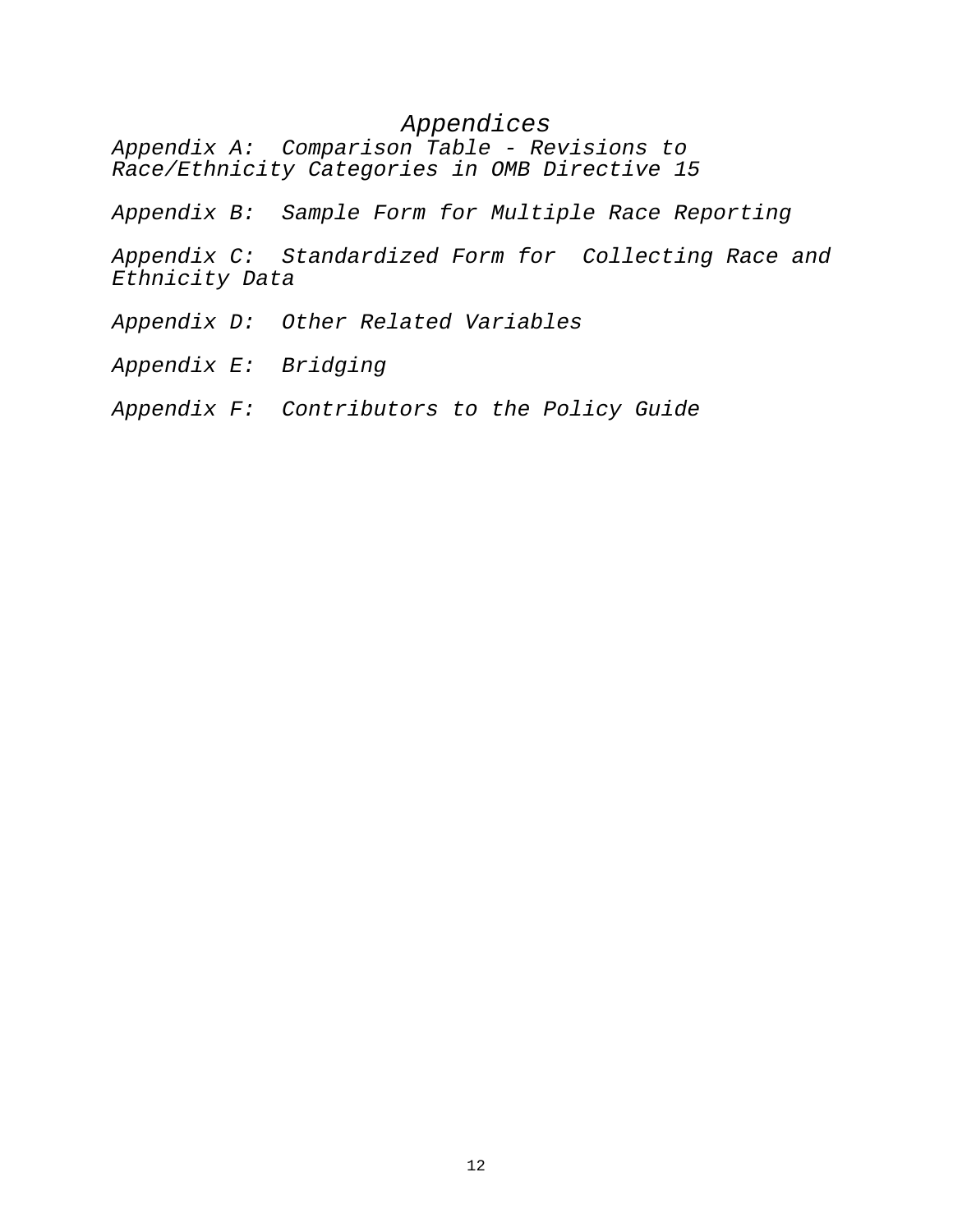Appendix A: Comparison Table - Revisions to Race/Ethnicity Categories in OMB Directive 15

[Changes are in bold print in the right hand column.]

| Current Federal Requirements<br>Based on OMB Directive 15, in effect<br>since May 1977                                                                                                                                                                     | Revised Federal Minimum Requirements<br>To be implemented no later than<br>January 1, 2003                                                                                                                                                                                                  |
|------------------------------------------------------------------------------------------------------------------------------------------------------------------------------------------------------------------------------------------------------------|---------------------------------------------------------------------------------------------------------------------------------------------------------------------------------------------------------------------------------------------------------------------------------------------|
| RACE                                                                                                                                                                                                                                                       | RACE                                                                                                                                                                                                                                                                                        |
| American Indian or Alaska Native.<br>A person having origins in any of the<br>original peoples of North America, and<br>who maintains cultural affiliation<br>through tribal affiliations or<br>community recognition.<br>Asian or Pacific Islander.       | American Indian or Alaska Native.<br>A person having origins in any of the<br>original peoples of North and South<br>America (including Central America),<br>and who maintains tribal affiliation<br>or community attachment.<br>Asian (new group does not include                          |
| A person having origins in any of the<br>original peoples of the Far East,<br>Southeast Asia, the Indian<br>subcontinent, or the Pacific Islands.<br>This area includes, for example,<br>China, India, Japan, Korea, the<br>Philippine Islands, and Samoa. | Pacific Islanders)<br>A person having origins in any of the<br>original peoples of the Far East,<br>Southeast Asia, or the Indian<br>subcontinent including, for example,<br>Cambodia, China, India, Japan, Korea,<br>Malaysia, Pakistan, the Philippine<br>Islands, Thailand, and Vietnam. |
| [There is no Native Hawaiian or Other<br>Pacific Islander group in the current<br>requirements.]                                                                                                                                                           | Native Hawaiian or Other Pacific<br>Islander.<br>A person having origins in any of the<br>original peoples of Hawaii, Guam,<br>Samoa, or other Pacific Islands.                                                                                                                             |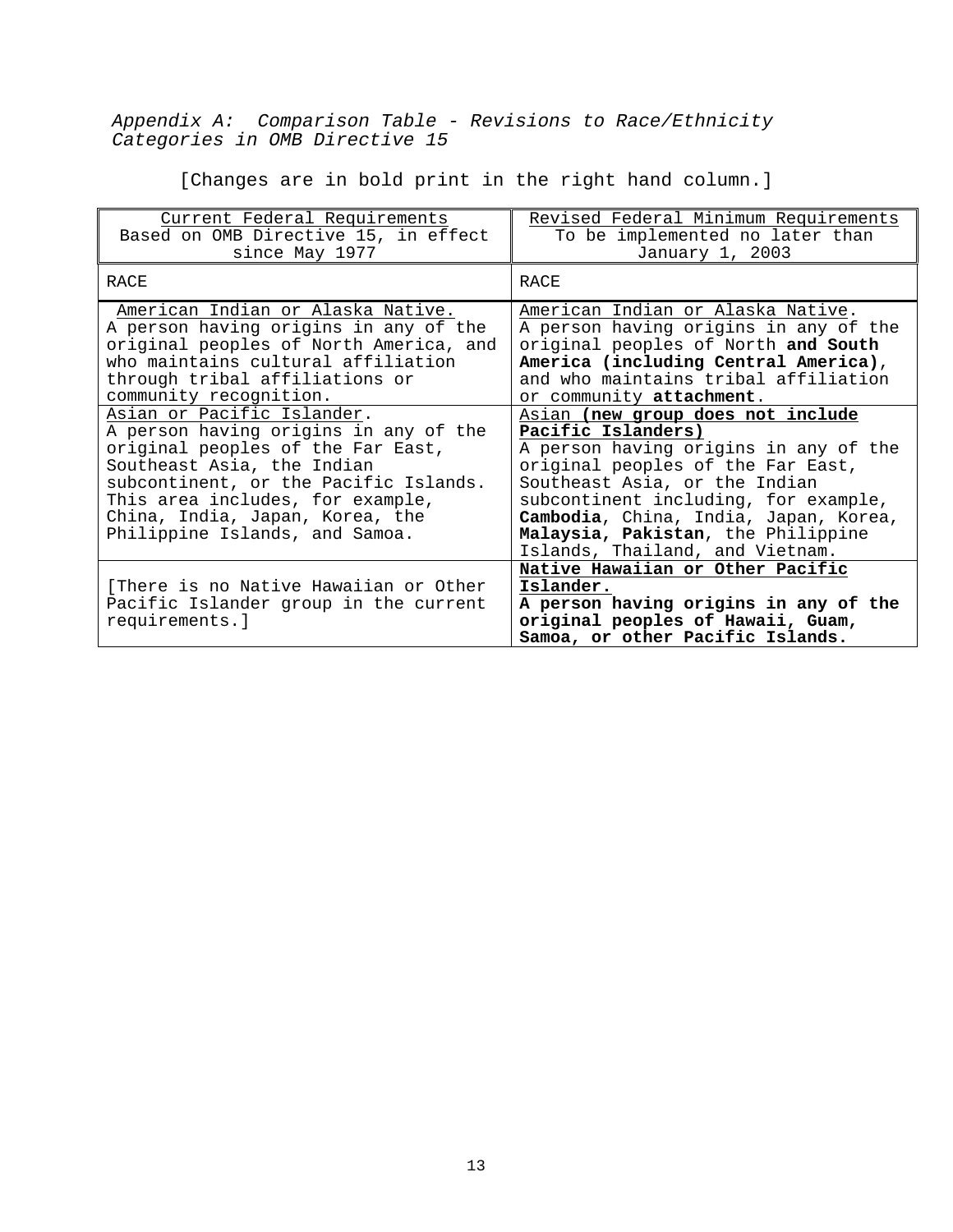| Black<br>A person having origins in any of the<br>Black racial groups of Africa.                                                                  | Black or African American.<br>A person having origins in any of the<br>Black racial groups of Africa.<br>Terms<br>such as "Haitian" or "Negro" can<br>be used in addition to "Black or<br>African American".                                                 |
|---------------------------------------------------------------------------------------------------------------------------------------------------|--------------------------------------------------------------------------------------------------------------------------------------------------------------------------------------------------------------------------------------------------------------|
| White<br>A person having origins in any of the<br>original peoples of Europe, North<br>Africa, or the Middle East.                                | White<br>A person having origins in any of the<br>original peoples of Europe, the<br>Middle East, or North Africa.                                                                                                                                           |
| Multiple Race<br>Not currently an option.                                                                                                         | Multiple Race<br>A method of reporting more than one<br>race should be adopted. This can<br>mean multiple responses to a single<br>question. (e.g., mark one or more<br>select one or more)<br>A list of races should NOT include a<br>multiracial category. |
| ETHNICITY                                                                                                                                         | ETHNICITY                                                                                                                                                                                                                                                    |
| Hispanic<br>A person of Mexican, Puerto Rican,<br>Cuban, Central or South American, or<br>other Spanish culture or origin,<br>regardless of race. | Hispanic or Latino.<br>A person of Cuban, Mexican, Puerto<br>Rican, South or Central American, or<br>other Spanish culture or origin,<br>regardless of race. The term,<br>" Spanish origin" can be used in<br>addition to " Hispanic or Latino."             |
| Not of Hispanic origin                                                                                                                            | Not of Hispanic or Latino origin                                                                                                                                                                                                                             |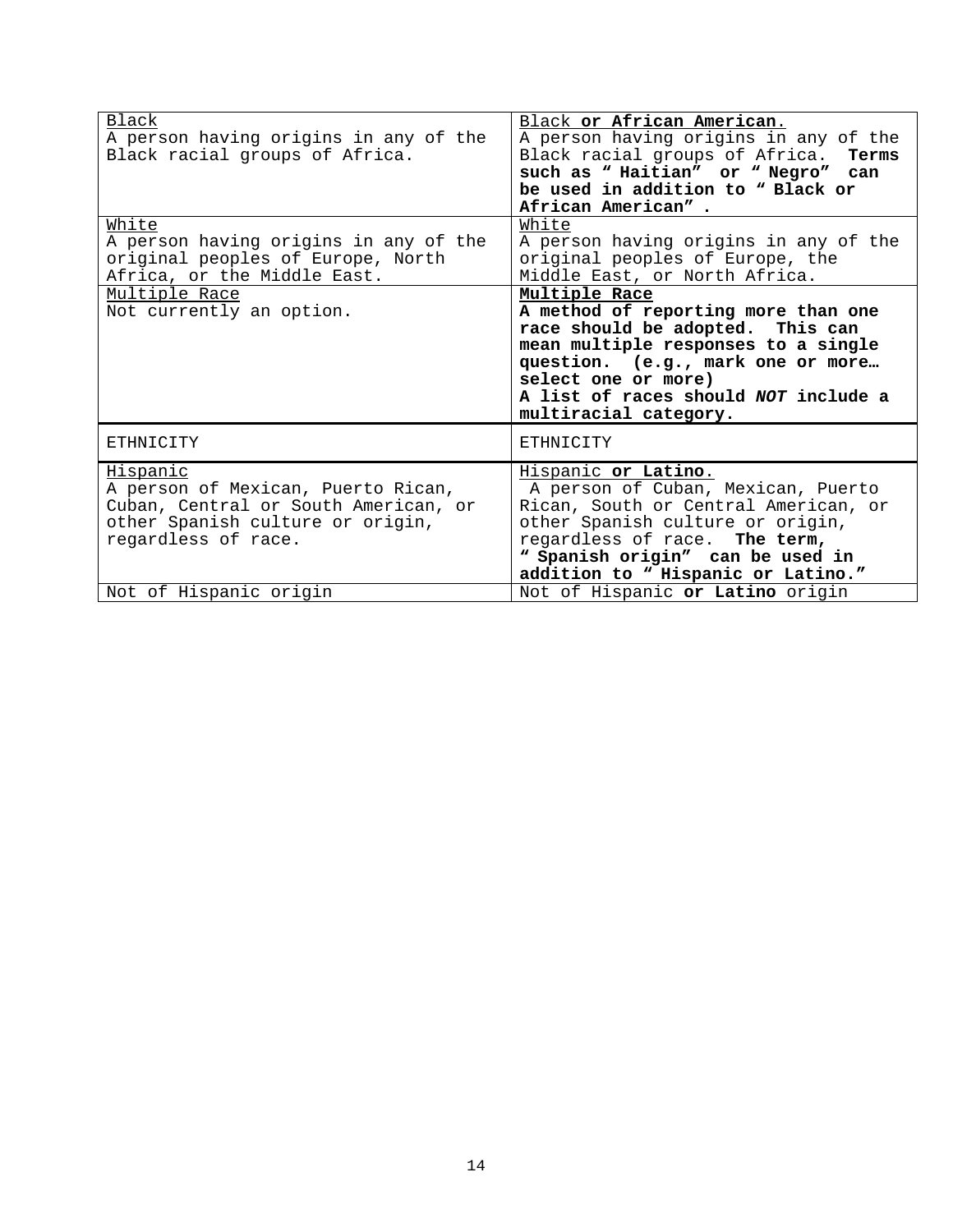|                                                     |                                                         | Individual<br>s who<br>marked<br>YES,<br>Hispanic<br>or Latino | Individual<br>s who<br>marked NO,<br>Not<br>Hispanic<br>or Latino | Individual<br>s who did<br>not<br>provide<br>ethnicity<br>informatio<br>n |
|-----------------------------------------------------|---------------------------------------------------------|----------------------------------------------------------------|-------------------------------------------------------------------|---------------------------------------------------------------------------|
| Individuals                                         | 1. White                                                |                                                                |                                                                   |                                                                           |
| Who Marked<br>Only<br><b>One</b>                    | 2. Black or African American<br>[Black]                 |                                                                |                                                                   |                                                                           |
| Race                                                | $3.$ Asian                                              |                                                                |                                                                   |                                                                           |
|                                                     | 4. American Indian or Alaska<br>Native [AIAN]           |                                                                |                                                                   |                                                                           |
|                                                     | 5. Native Hawaiian or Other<br>Pacific Islander [NHOPI] |                                                                |                                                                   |                                                                           |
|                                                     | 6. White & Black                                        |                                                                |                                                                   |                                                                           |
|                                                     | 7. White & Asian                                        |                                                                |                                                                   |                                                                           |
| Individuals<br>Who Marked                           | 8. White & AIAN                                         |                                                                |                                                                   |                                                                           |
| <b>TWO</b>                                          | 9. White & NHOPI                                        |                                                                |                                                                   |                                                                           |
| races                                               | 10. Black & Asian                                       |                                                                |                                                                   |                                                                           |
|                                                     | 11. Black & AIAN                                        |                                                                |                                                                   |                                                                           |
|                                                     | 12. Black & NHOPI                                       |                                                                |                                                                   |                                                                           |
|                                                     | 13. Asian & AIAN                                        |                                                                |                                                                   |                                                                           |
|                                                     | 14. Asian & NHOPI                                       |                                                                |                                                                   |                                                                           |
|                                                     | 15. AIAN & NHOPI                                        |                                                                |                                                                   |                                                                           |
| Individuals<br>Who Marked<br>THREE Or MORE<br>races | 16. All combinations                                    |                                                                |                                                                   |                                                                           |
| Race<br>Missing                                     | 17. Individuals who DID NOT<br>provide race information |                                                                |                                                                   |                                                                           |
| Total                                               | Total Population [Sum of rows<br>$1 - 17$ ]             |                                                                |                                                                   |                                                                           |

# Appendix B: Sample Form for Multiple Race Reporting

This form may be modified to include rows for individuals who marked specific combinations of three, four or five race groups.

This form is an adaptation of the Federal form RH-1 found in the Federal Policy Guide.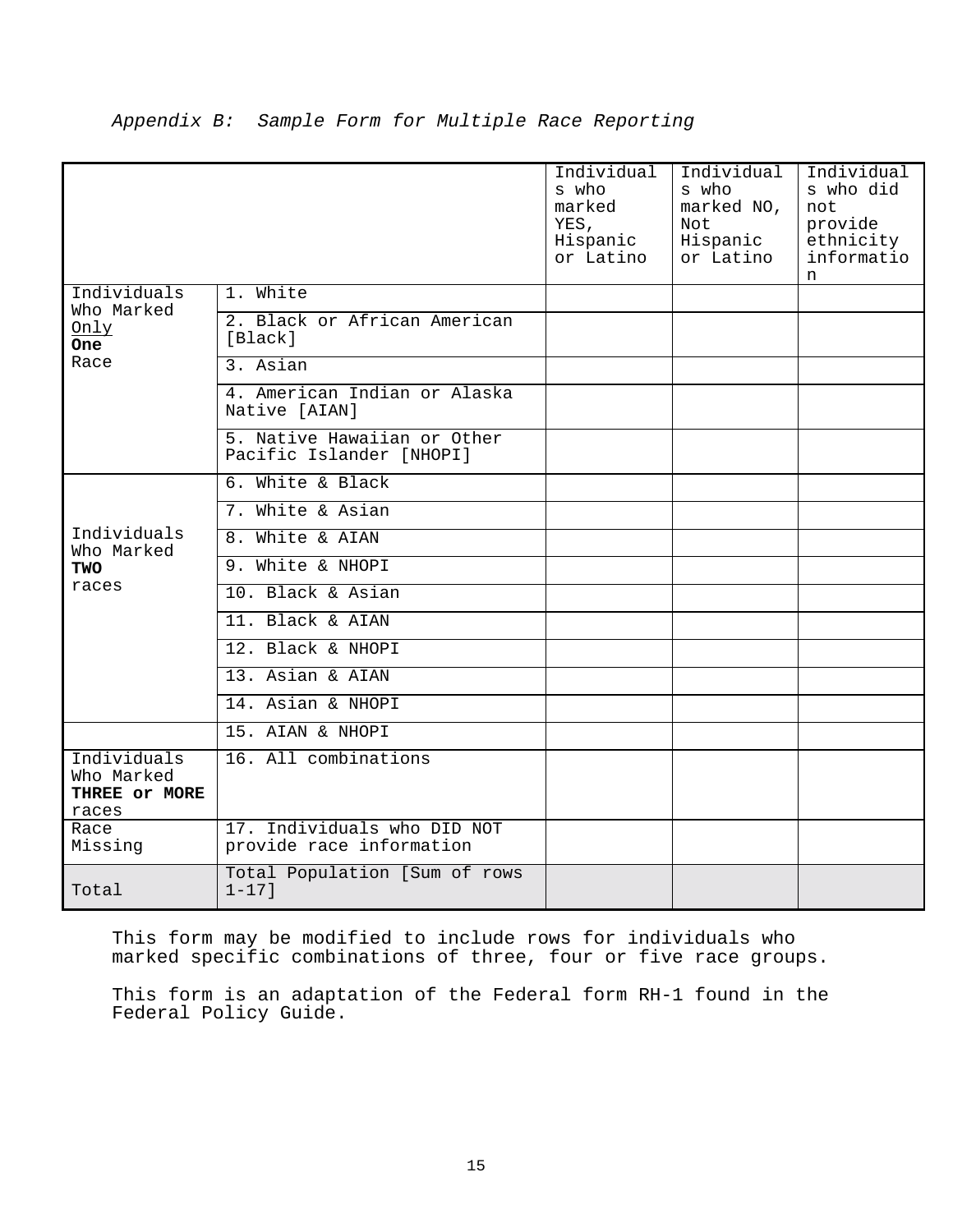Appendix C: Standardized Form for Collecting Race and Ethnicity Data

- **1) Are you Hispanic or Latino? [**Mark **"No"** if **not** Hispanic or Latino.**]**
	- ! No, not Hispanic or Latino
	- ! Yes, Hispanic or Latino

**2) What is your race? [Mark one or more.]**

- ! American Indian or Alaska Native
- ! Asian
- **Q** Black or African American
- ! Native Hawaiian or Other Pacific Islander
- $\n **White**\n$

Based on the race/ethnicity questions used with the 2000 U.S. Census.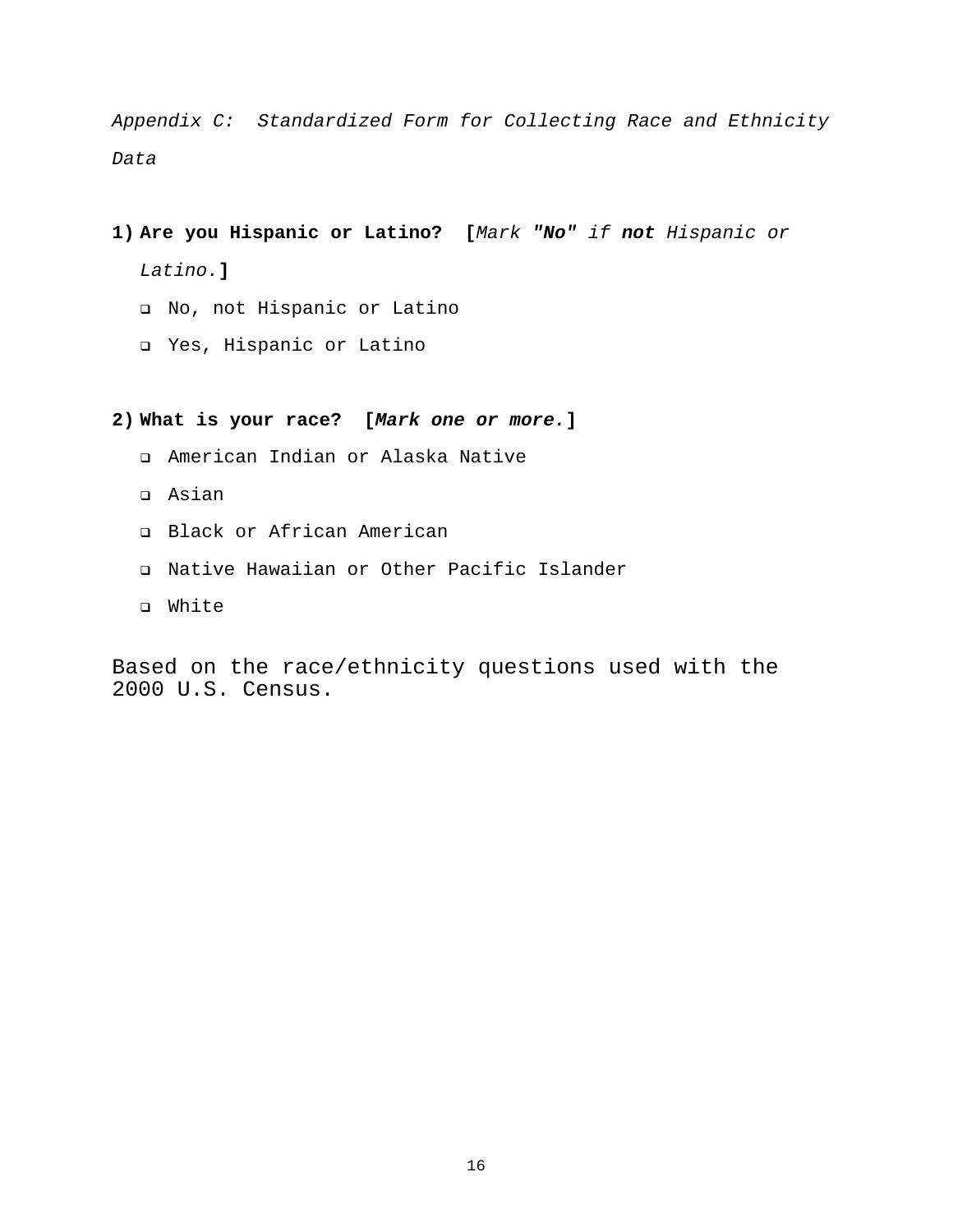#### Appendix D: Other Related Variables

It is known that analysis of other variables, such as those relating to socio-economic status, are useful when looking at health issues among population groups. This type of information is often collected in health data sets, and this policy sets forth a suggested standardized format for collecting such variables. The following are suggested questions that can be used to obtain these data.

Please check the box that best describes your annual household income.

**Q** Less than \$5,000 ! \$5,000 - \$9,999 ! \$10,000 - \$14,999 ! \$15,000 - \$24,999  $\Box$  \$25,000 - \$34,999 999,999 - \$49,999 ! \$50,000 - \$74,999 999,999 − \$75,000 ل ! \$100,000 or more

Are you employed? ! Yes

- 
- ! No

Please check the box that best describes your occupation.<br>
Q Managerial and Q Operators, fabricators ! Managerial and

- professional specialty **Q** Technical, sales and
- administrative support
- **Q** Service occupations
- **Q** Precision production, craft and repair
- **Q** Operators, fabricators and laborers
- u Farming, forestry and fishing
- **a** Self employed
- **Q** Retired
- **Q** Not working

Please check the box that describes the highest level of education you have completed.

- I Less than 9<sup>th</sup> grade
- $12^{th}$  to  $12^{th}$  grade, no diploma
- ! High school graduate (includes GED)
- u Associate's degree
- u Bachelor's degree
- ! Master's degree or higher

Please check the box of the primary language spoken in your home.

- **Q** English
- ! Spanish
- u Italian
- ! Portuguese
- ! French
- **Q** Cambodian
- **Q** Vietnamese
- $\square$  Laotian

! Korean

- u Hmong
- ! Chinese
- ! Russian
- **Q** Other Language (please specify)

Please check the box that best describes where you were born.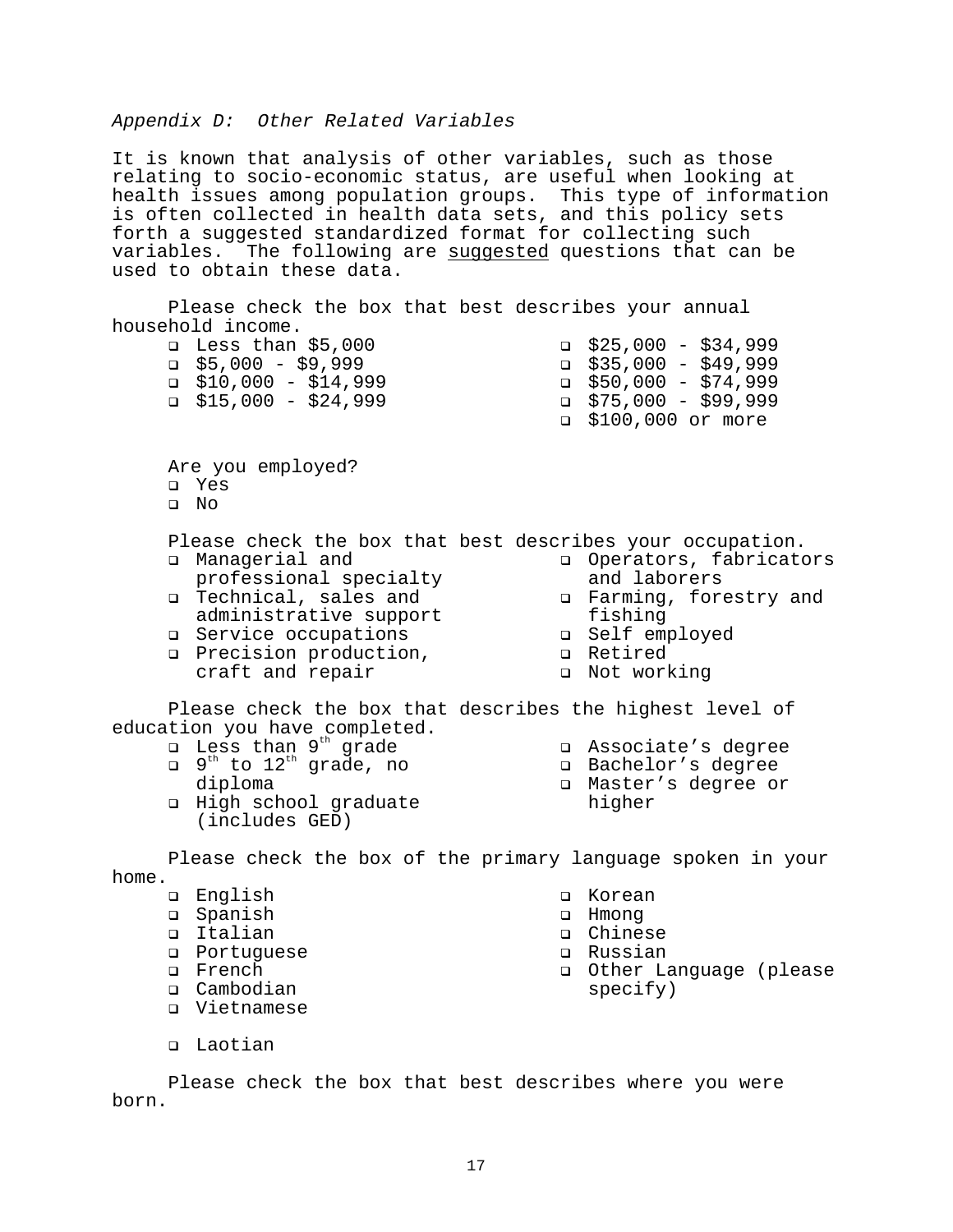|                 |   |                                                                                                   |                              | <b>Q</b> Born in Rhode Island<br><b>Q</b> Born in a different |                            |   |                |        |                                                                   | <b>Q</b> Born abroad of<br>American parents         |       |  |
|-----------------|---|---------------------------------------------------------------------------------------------------|------------------------------|---------------------------------------------------------------|----------------------------|---|----------------|--------|-------------------------------------------------------------------|-----------------------------------------------------|-------|--|
|                 |   | state                                                                                             |                              |                                                               |                            |   |                | $\Box$ | Foreign born                                                      |                                                     |       |  |
|                 |   |                                                                                                   | □ Born in a US<br>territory/ |                                                               | commonwealth(specify)      |   |                |        |                                                                   |                                                     |       |  |
|                 |   | $0 - 4$<br>$-5-9$<br>$\Box$ 10-14<br>$\Box$ 15-19<br>$\Box$ 20-24<br>$\Box$ 25-34<br>$\Box$ 35-44 |                              |                                                               | What is your age in years? |   |                |        | $\Box$ 45-54<br>$-55 - 64$<br>$\Box$ 65-74<br>$75 - 84$<br>$-85+$ |                                                     |       |  |
|                 |   | □ Male<br>□ Female                                                                                |                              | What is your gender?                                          |                            |   |                |        |                                                                   |                                                     |       |  |
|                 |   |                                                                                                   |                              |                                                               |                            |   |                |        |                                                                   | Please circle the number of people who live in your |       |  |
| household.      |   |                                                                                                   |                              |                                                               |                            |   |                |        |                                                                   |                                                     |       |  |
| $m \cap r \cap$ | 1 | 2                                                                                                 | 3 <sup>7</sup>               | 4                                                             | 5                          | 6 | $7\phantom{.}$ | 8      | 9                                                                 | 10                                                  | 11 or |  |

 $1$  more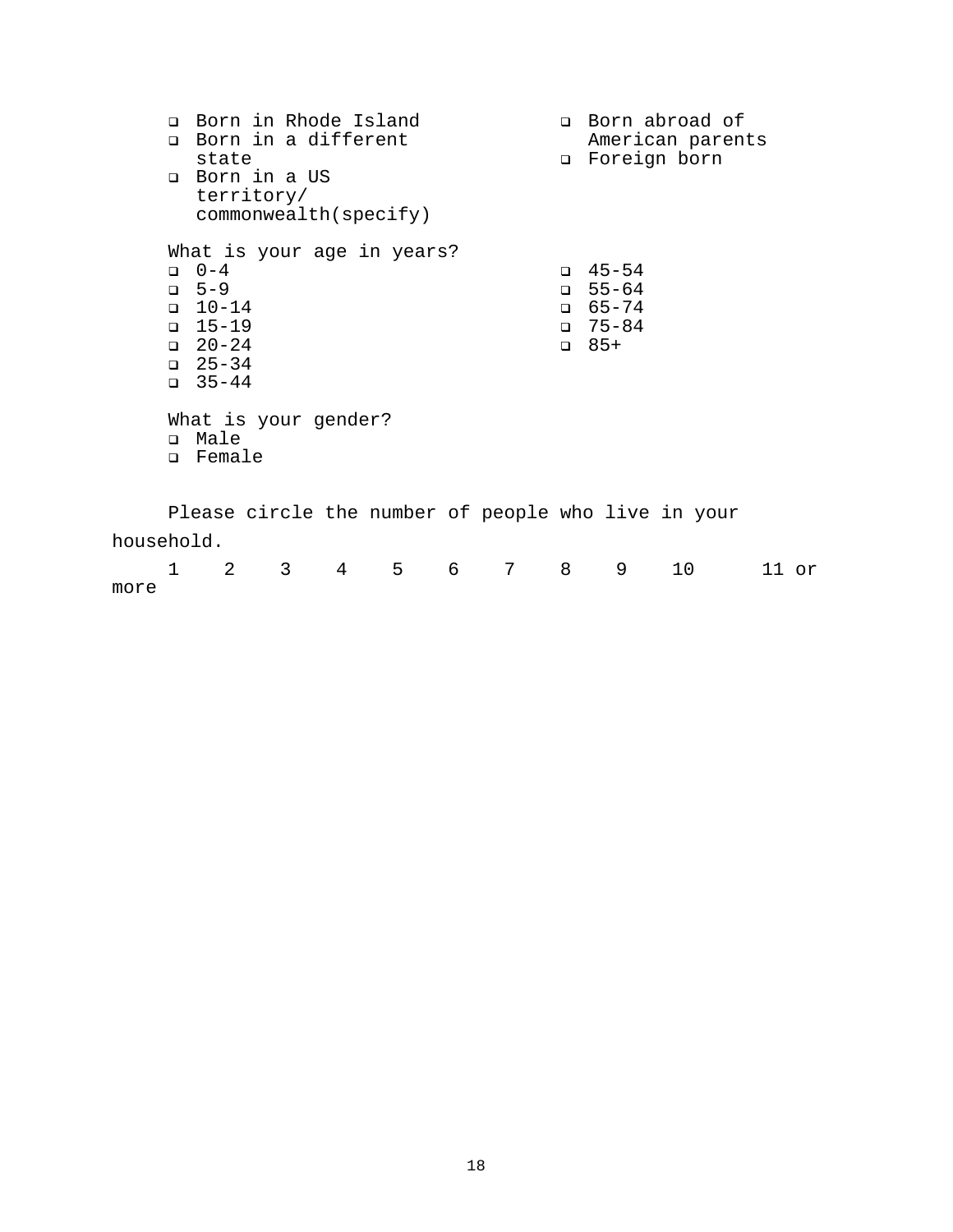# Appendix E: Bridging

Note: The following is an excerpt from the Draft Provisional Guidance on the Implementation of the 1997 Standards for the Collection of Federal Data on Race and Ethnicity. This excerpt addresses the possible need for " bridging" data collected over time periods that include both methods of collecting data on race and ethnicity.

" Programs whose data are used to display time trends in economic, social and health characteristics by racial and ethnic groups may need to consider bridging methods to assist users in understanding the data collected under the new standard. For some period of time, referred to as the bridge period, programs may display historical data along with two estimates for the present time period. The first, a tabulation of the data collected under the new standard and the second, a 'bridging estimate' or prediction of how the responses would have been collected and coded under the old standards. Once the bridge period is over, the bridge estimates will no longer be needed.

"It should not be assumed that bridging is useful or required in every situation. Programs should carefully consider whether they need bridging estimates. Bridging estimates may not be needed if agencies can tolerate a 'break' in their data series or if comparison to another data series provides users with enough information about the change. If bridging estimates are not used, however, agencies should footnote the first occurrence of data collected under the new standard.

"There are at least two purposes of bridge estimates: (1) to help users understand the relationship between the old and new data series and (2) to provide consistent numerators and denominators for the transition period, before all data are available in the new format. If there is a need for bridging, agencies should carefully evaluate alternative methods."

Methods of bridging:

- (1) Deterministic whole assignment- uses fixed, deterministic rules for assigning multiple responses back to one and only one of the racial categories from the old standards.
- (2) Deterministic fractional assignment-Uses fixed, deterministic rules for fractional weighting of multiple race responses, that is, assigning a fraction to each one of the individual racial categories that are identified.
- (3) Probabilistic whole assignment- uses probabilistic rules for assigning multiple race responses back to one and only one of the previous racial categories.
- (4) All inclusive- Presents the percentages of the total number of respondent who identified with each group also are presented regardless of whether they also identified with any other group.